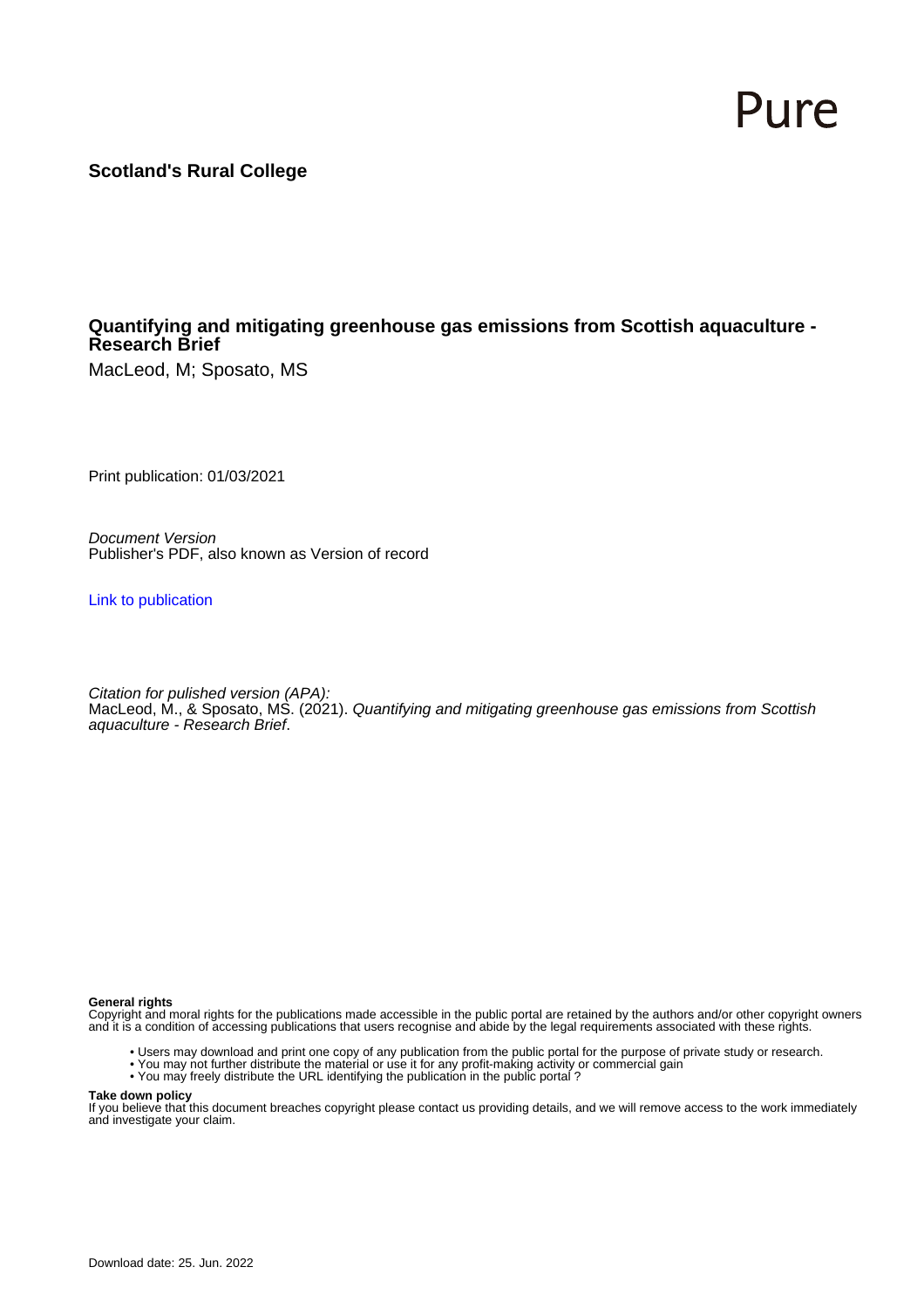

## **March 2021 (RPC RB 2021/01)**

#### **Quantifying and mitigating greenhouse gas emissions from Scottish aquaculture<sup>1</sup>**

#### **Michael MacLeod<sup>2</sup> and Matteo Sposato**

**Key message:** The total greenhouse gas (GHG) emissions from farmed salmon in Scotland are small compared to cattle and sheep. However, it is a rapidly growing sector and there is potential for improvement of productivity and reduction in the emissions.

## **Main Findings**

- It is estimated that Scottish salmon farming was responsible for 616ktCO<sub>2</sub>e of GHG emissions in 2019 (on a life cycle basis, cradle to farm gate). Only part of these emissions (from on-farm energy use and feeds produced in the UK) currently appear in the UK inventory.
- Salmon has a carbon footprint of  $3kgCO<sub>2</sub>e$ per kg of liveweight at the farm gate (Figure 1), which is similar to chicken meat (produced in a conventional UK broiler unit), and lower than pork, beef or lamb.
- Ways of reducing emissions include: Improving efficiency (e.g. reducing feed conversion ratios via breeding or health



interventions), substitution of high carbon inputs (such as fishmeal or soy products associated with land use change) with lower carbon alternatives.

There may also be scope for switching systems in the future, though some of these would require a plentiful supply of cheap, low carbon electricity.

The growth of Salmon farming represents an economic development opportunity for rural Scotland. In order to contribute to Scotland's climate change targets, efforts should be made to identify cost-effective ways to reduce the emission intensity of farmed salmon.

#### **Introduction**

Global aquaculture makes an important contribution to food security and is also a driver of economic development. While farmed fish is a premium product, its production entails the emission of greenhouse gases, primarily through pre-farm feed production and on-farm aquatic  $N_2O$  and energy use.

<sup>1</sup> This research was undertaken within the Scottish Government Rural Affairs and the Environment Portfolio Strategic Research Programme 2016-2021, For more information please see: <https://www.sefari.scot/research> <sup>2</sup> Rural Economy, Environment and Society Group, SRUC. [michael.macleod@sruc.ac.uk](mailto:Michael.macleod@sruc.ac.uk)